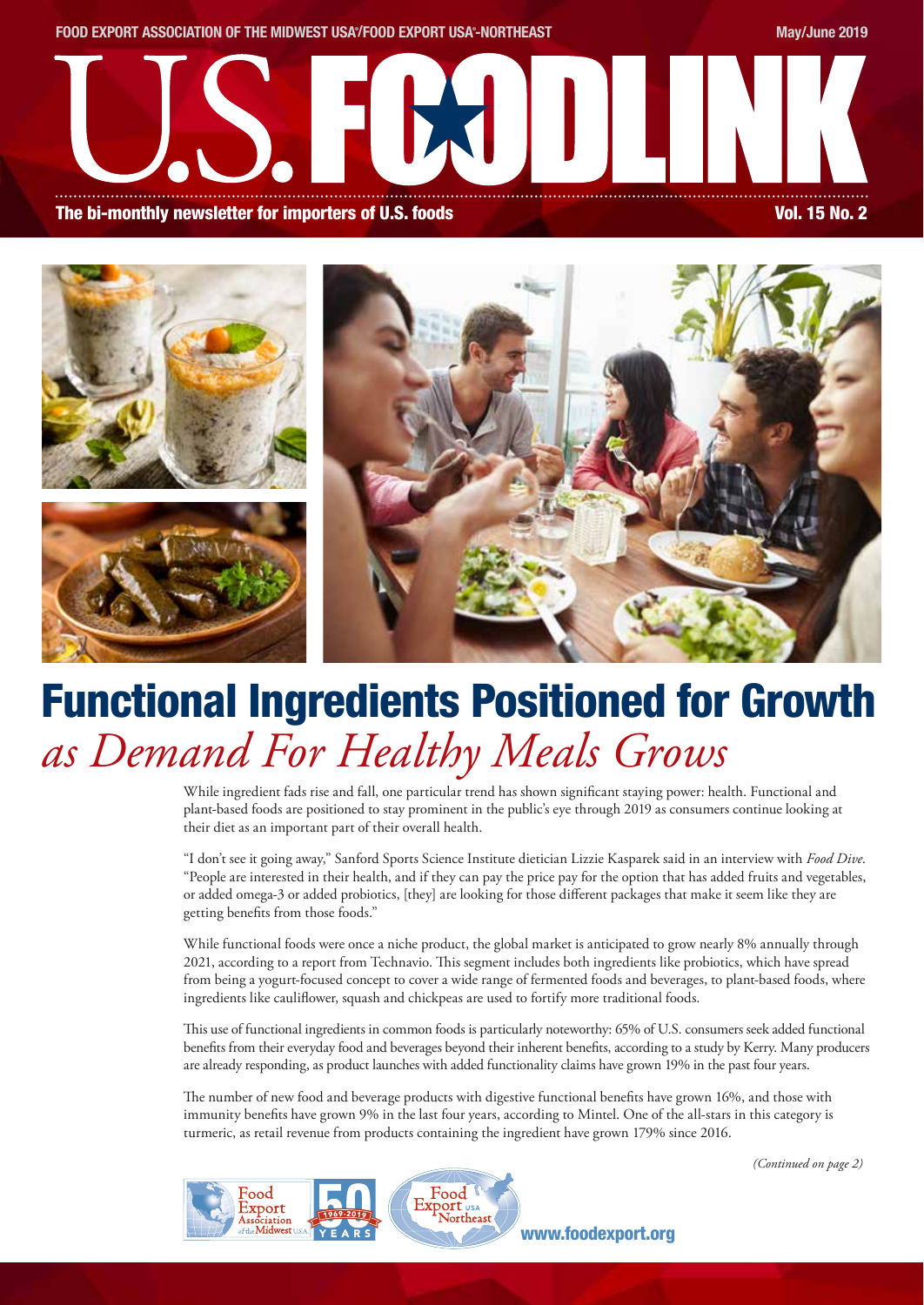### Functional Ingredients Positioned for Growth *Continued*

Green tea is another classic superfood, but its popularity is still growing, with appearances on menus up 27% in 2019 compared to 2015, putting the choice on 19% of all U.S. menus. Apple cider vinegar and kombucha have also seen a major rise in popularity, with kombucha up 71% over the past four years, while ginger's appearances grew 55% in the last year alone.

While the benefits of turmeric are already widely known in the public, some ingredients are just starting to see their time in the mainstream. One of these is collagen, which has already been popular in supplements and sports nutrition products but is now starting to appear in grab-and-go snacks and beverages, reported *Food Business News*. Collagen appeared in a number of items at Natural Products Expo West, where the ingredient showed off its versatility in products ranging from flavored water to dips to nutrition bars.

Algae is another up-and-coming star, thanks to its extremely high protein content, reported *New Daily Herald*. Every 100 grams of raw spirulina contains 60 grams of protein, along with high levels of Vitamin A, B, C, E and K. Algae-derived products also contain calcium, iron, magnesium, manganese, phosphorus, potassium, sodium and zinc.



Still other functional ingredients remain on the horizon. A recent study by Penn State University found that the seeds of avocados may exhibit anti-inflammatory properties. The findings have implications as both a functional food ingredient and in pharmaceuticals.

The investigation needs to be continued with animal studies before the findings can be confirmed, but the results could help functional foods combat cancer, cardiovascular diseases, arthritis, colitis and other ailments



that are the result of or can be worsened by inflammation. These results could be particularly notable, as they would turn something currently considered a waste product into a potentially valuable ingredient.

Older consumers are particularly likely to seek out functional ingredients, 95% of Baby Boomers agree that a healthy diet is important to maintain good health, compared to 88% of Millennials. The numbers are still high among both cohorts, which makes it important for manufacturers to consider functional foods regardless of their primary customer demographic.

The desire for health is also spurring interest in plant-based foods, as shown by the rapid adoption of the Impossible Burger at restaurants across the U.S. Nestle is one of the major producers getting involved in this category, and the company noted that research has shown 80% of consumers say they want to find functional benefits in food and beverages rather than supplements, reported *Baking Business*.

The company has expanded its functional and plant-based offerings through products including Awesome Burgers, GoodBe bars and Goodnight clusters, which are the fruit of investments and acquisitions in the area. Retailers are also interested, and Nestle said that Wegmans has been asking for healthier snacks to join their candy bars in the checkout area.

Mondelez International is in on the trend as well, most recently through a minority investment in Uplift Food, a startup focused on prebiotic functional foods. The investment was part of Monzelez's SnackFutures initiative, an innovation and venture hub that seeks snacking growth opportunities around the world and includes functional foods as one of its targets.

There are a wide variety of functional ingredients other manufacturers getting in on this trend can look at, and the best place to start may be looking at what consumers want out of their functional foods. The most common desire is weight management, sought by 67% of consumers, followed by energy support at 54%, digestive and gut health at 52% and beauty benefits such as better skin and hair at 48%.

The ingredient most commonly associated with weight management is green tea, cited by 48% of consumers, followed by apple cider vinegar at 43% and grapefruit by 37%. When it comes to digestive health, consumers are most likely to turn to probiotics (55%), followed by prebiotics (33%) and then apple cider vinegar (36%).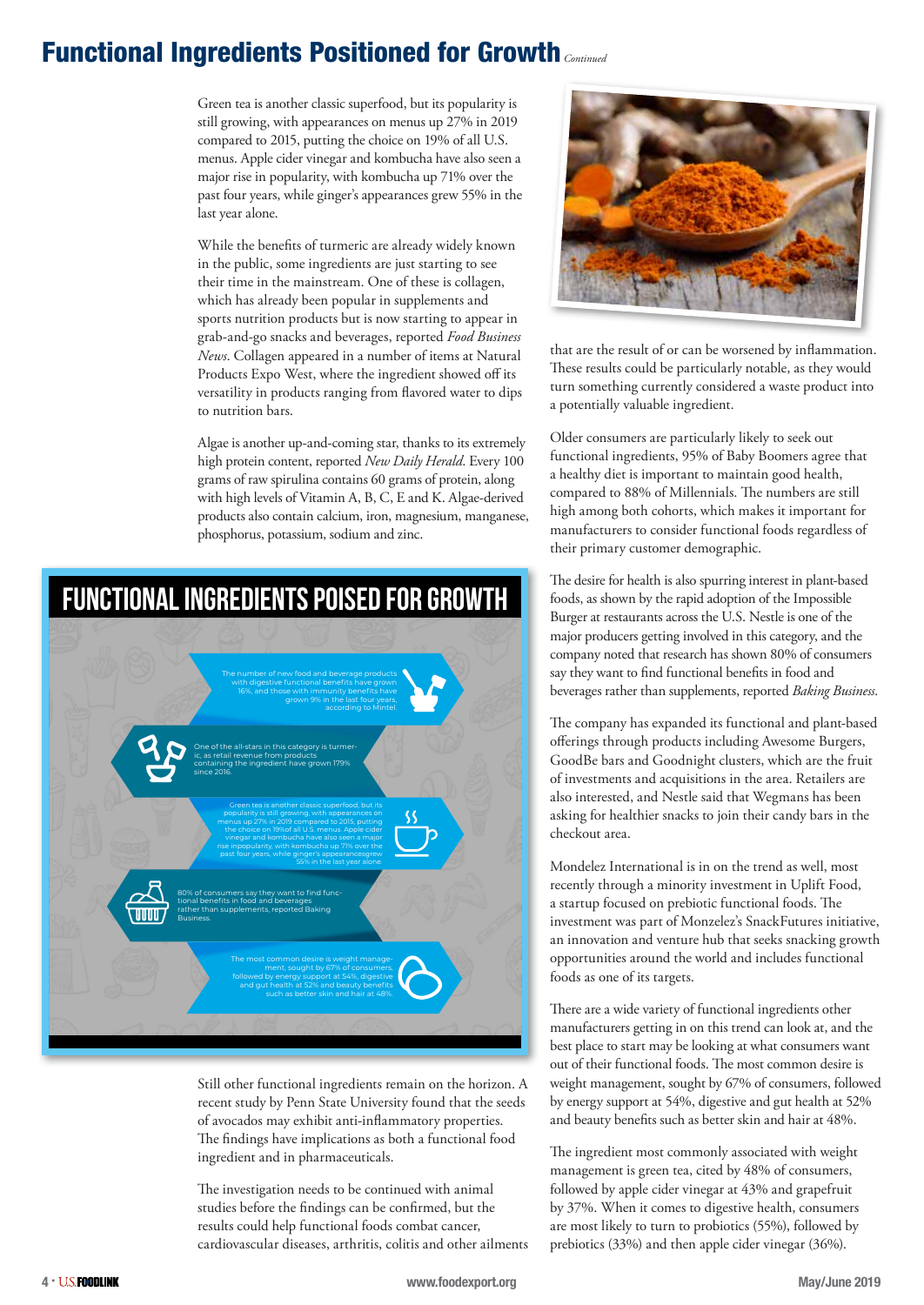# Featured Products



### Big Fork Brands

*Chicago, IL*

Big Fork Brands is a Chicago-based, family-owned company focused on innovating the swine; through bacon sausage, pork jerky, & snack sticks. Big Fork works with independent farmers in the Midwest who raise Heritage Hogs outdoors without the use of antibiotics. These hogs live the good life with continuous access to the outside. Our goal is do very little to the glorious meat so you can taste the quality, taste the difference. Clean label, great tasting products, with a unique twist, that's Big Fork.

Craft Pork Snack Sticks by Big Fork Brands come in three pork tasty flavors: Original, Maple-Pepper, and Thai Green Curry. Each 1 oz. stick has 7g of protein and 50 calories. Made from 100% Heritage Hogs raised outdoors in Iowa.

Made in USA, Antibiotic-Free, Nitrate-Free, Gluten-Free, Soy-Free, Preservative-Free. These sticks are paleo and keto friendly. **bigforkbrands.com** 



### M-Power Enterprises LLC

*Smithville, MO* 

Inspired by her mother's authentic Thai recipes, Marisa Wiruhayarn developed Primal Cry Hot Sauce as a complement to her restaurant's traditional Thai entrees. Originally, Marisa was sneaking in a few containers of the sauce for delivery orders. Customers' palates were satisfied, but they soon craved more of the rich spicy sauce. Marisa quickly recognized the potential for the sauce to enrich not only her customers' Thai food experience, but also others' culinary experiences. Marisa's business savvy and encouragement from family led to a decision to bottle the hot sauce as a product that could be distributed more broadly. Marisa found a manufacturer in 2015, and the business has been growing ever since. The Primal Cry lineup has also expanded to include Sweet Peanut Sauce.

Primal Cry sauces can be found in many local grocery stores in Kansas City and even recently went abroad to collaborate with new retail partners. Watch out, world! Primal Cry Hot Sauce adds Thai spice to your life or livens up your Bloody Mary, while Primal Cry Sweet Peanut Sauce makes some mean PB&J Wings. Add some Primal Cry to your pantry! primalcrythai.com



### Paleo Scavenger LLC

*Chicago, IL* 

Within/Without, a woman-owned business founded in 2014 and headquartered in Chicago, Illinois, is a mindful snacking company that supplies soft and chewy, grainfree granolas in a variety of flavors including: Original, Cherry, Blueberry, Maple Pecan, Chocolate Peanut Butter and seasonal Pumpkin. We believe food should enhance the mind and body .Our mission is to help everyone encounter the transformative experience of clean eating, because when you optimize your body from within, you can perform at your best without limitations. All Within/Without granolas are Certified Paleo, Gluten Free, Grain-Free, Keto-friendly and made from Non-GMO ingredients. Made with nine ingredients or less, our granolas are handcrafted with clean and simple ingredients such as almonds, coconut oil and honey, and always free-from inflammatory foods including grains, dairy, soy and refined sugars. Within/Without products can be found at retail grocery stores nationwide and online at withinwithout.com



### Pocas International Corp

*South Hackensack, NJ*

Pocas Ginger Brew Meets Superfoods Consumers are highly interested in earthy flavors such as ginger and turmeric according to the Google Beverage Trend report 2017. Demand for ginger beverages is growing strongly with a yearover-year growth rate of 32 percent. Likewise, modern consumers are looking for something healthy but refreshing. As a result, Pocas International Corp. debuted Pocas Ginger Brew in 2018.

Pocas is passionate about delivering premium healthy beverages and specialty foods with only top-quality products. Pocas' mission is to study global market trends of healthy foods and beverages to supply the best healthy products with the lowest price possible.

Pocas Ginger Brew is freshly brewed from triple-filtered carbonated water and are healthy fusion-style ginger drinks with a variety of superfoods and natural flavored juices. Five flavors include Original Ginger, Ginger+Calamansi+Mojito, Ginger+Mango+Turmeric, Ginger+Pineapple+Ginseng, and Ginger+Apple+Moringa. It is caffeine free, non-GMO, kosher, and does not contain any preservatives or high fructose corn syrup. pocas.com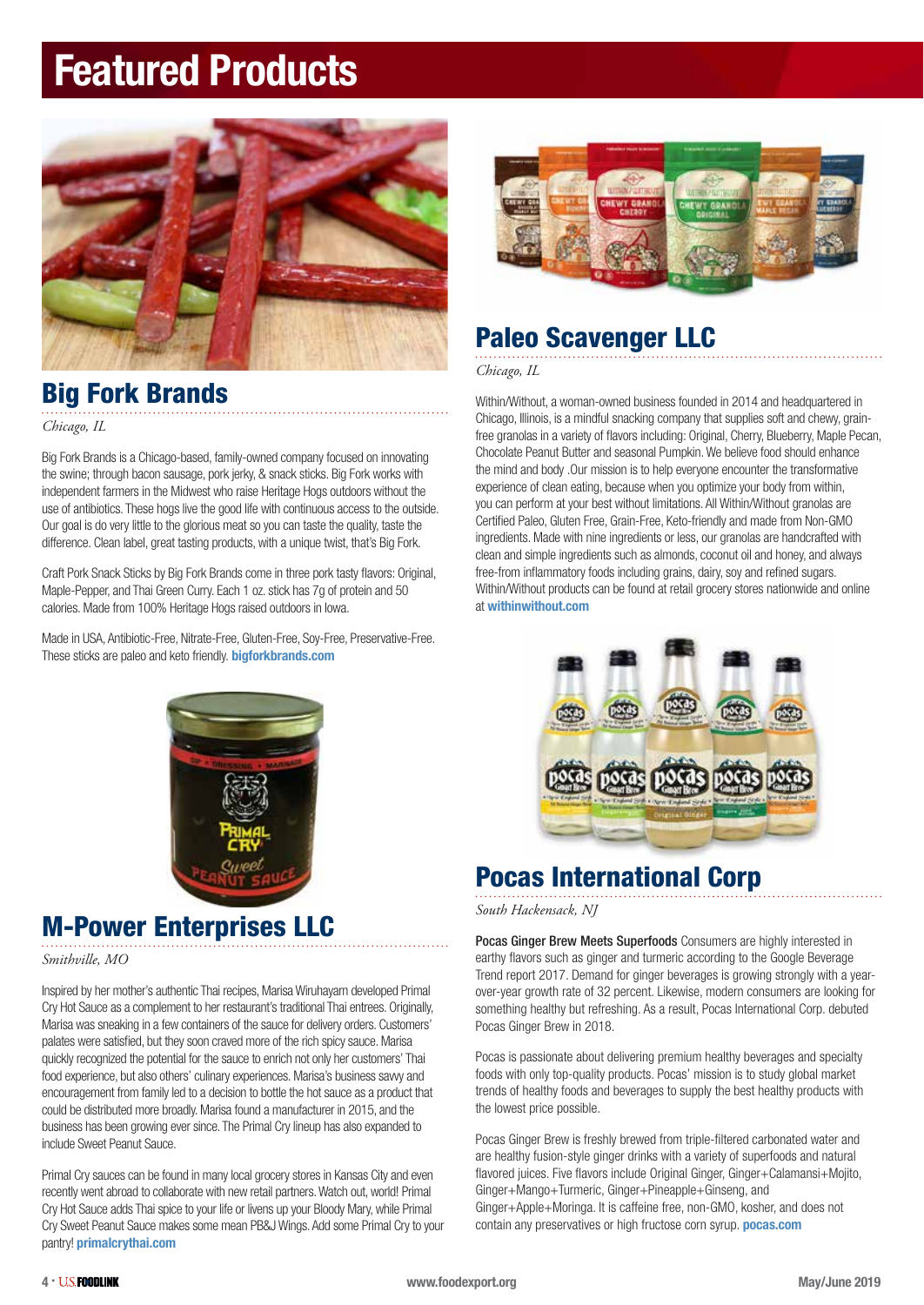



### Meal Mantra

*Newton Highlands, MA* 

Meal Mantra is a line of authentic, all-natural Indian Curry sauces. Meal Mantra sauces are handmade in USA with heirloom family recipes from the creators of Tandoori Cuisine and simmered to perfection. We take pride in our all natural ingredients, clean label and easy-to-do Simmer Sauces that allow a unique experience in a wonderful culinary exploration. **mealmantra.com** 

F*or more information about these Featured Products or other featured products please email: info@foodexport.org.*

### Pioneer Pet Products, LLC

*Cedarburg, WI* 

SmartCat All Natural lightweight clumping litter is made from 100% US farmed grasses. Feel good about a litter that has no added perfumes or fragrances that could be offensive to your cats. Our litter clumps on contact and is 99% dust free. With no dusty residue, the chance of litter related respiratory issues is greatly reduced. SmartCat All Natural Litter also has a creamy sand-like look and texture that most cats accept easily. This makes transitioning from your old litter to SmartCat All Natural Litter quick and simple. SmartCat All Natural Litter is made right at our corporate office in Cedarburg, Wisconsin. We are a family-run company of pet lovers. **pioneerpet.com** 

### EVENT CALENDAR

#### **MAY**

6-9: Bakery China 2019 Shanghai, China SNIEC *bakerychina.com*

7-9: Vitafoods Europe Geneva, Switzerland Palexpo *vitafoods.eu.com*

7-9: Seafood Expo Global Brussels, Belgium Brussels Expo *seafoodexpo.com/global*

17-19: SIAL China Shanghai, China SNIEC *sialchina.com* 

21-24: Seoul Food & Hotel Seoul, Korea KINTEX *seoulfoodnhotel.co.kr*

#### 21-22: PLMA's 2019 "World of Private Label" International Trade Show

Amsterdam, Netherlands RAI Exhibition Centre *plmainternational.com*

22-24: HFE (Health Food Exposition) Japan Tokyo, Japan Tokyo Big Sight *ifiajapan.com/en* 

28-6/01: THAIFEX Bangkok, Thailand IMPACT Exhibition and Convention **Center** *thaifexworldoffoodasia.com*

#### 29-31: China International Food, Meat & Aquatic (FMA) Products Exhibition

Hongqiao, Shanghai, China National Exhibition and Convention **Center** fmachina.cn/expo/en

#### **JUNE**

#### 19-21: Food Taipei - Taipei

International Food Show Taipei, Taiwan TWTC Taipei Nangang Exhibition **Center** *foodtaipei.com.tw*

*Listed events are the international shows where Food Export will have staff /services available.*

#### JULY

11-21: Agroexpo 2019 Bogota, Colombia Corferias – Centro de Convenciones *agroexpo.com* 

#### 17-19: Specialty & Fine Food Asia Singapore Suntec Singapore

*speciality-asia.com* 

#### 24-26: CBME (Children Baby Maternity Expo) China

Shanghai, China National Exhibition and Convention Center (NECC) *cbmexpo.com/en*

#### AUGUST

#### 7-10: WOFEX (World Food Expo)

Metro Manila, Philippines SMX Convention Center & World Trade Center *wofex.com* 

#### 20-22: Fi South America

São Paulo-SP, Brazil Transamerica Expo Center *figlobal.com/southamerica* 

#### 21-25: Pet Fair Asia

Shanghai, China Shanghai New International Expo Centre (SNIEC) *petfairasia.com/en*

#### **SEPTEMBER**

3-5: Seafood Expo Asia Wanchai, Hong Kong Hong Kong Convention & Exhibition **Centre** *seafoodexpo.com/asia* 

#### 9-12: Fine Foods Australia

Darling Harbour, Sydney International Convention Centre **Sydney** *finefoodaustralia.com.au* 

#### 11-13: Fi Asia

Bangkok, Thailand Bangkok International Trade & Exhibition Centre (BITEC) *figlobal.com/asia-thailand* 

14-15: CHFA East 2019

Toronto, Canada Metro Toronto Convention Centre *chfa.ca/en/Events/chfa-east*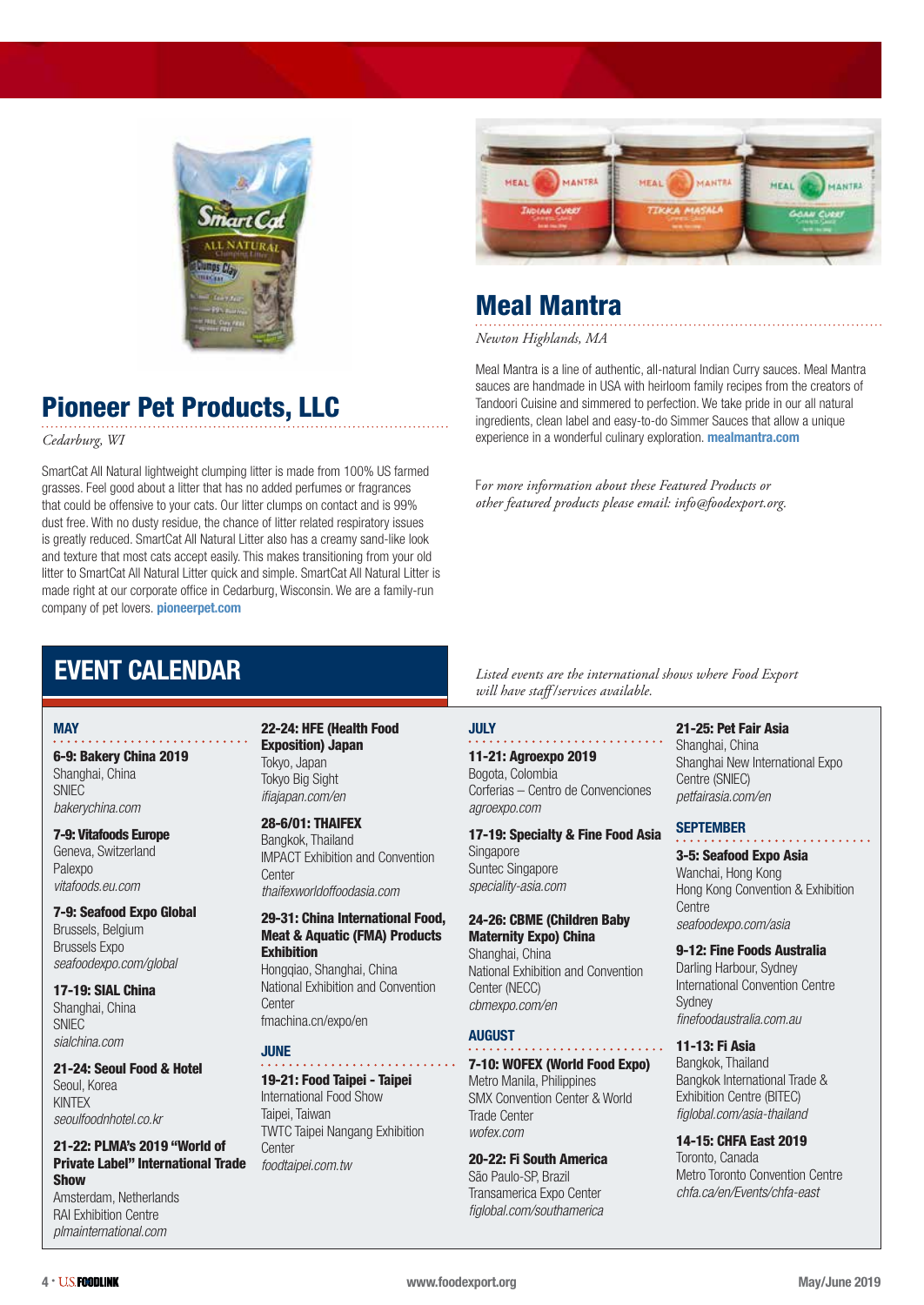### Supermarkets Embrace Robots Both in Warehouses and In-Store

While grocers were slow to get in on the initial e-commerce rush, largely due to the logistical concerns surrounding the delivery of fresh food, they are on the ground floor of robotics technology. From more efficient warehouses to safer supermarkets, robots are the wave of grocery's future on a number of fronts.

One of the relatively easy places to test new tech is behind-the-scenes, where it doesn't have to interact with the chaos that can be caused by customers. Kroger and Ocado are experimenting on this front with an automated robot warehouse in Monroe, Ohio, which will serve as a customer fulfillment center, reported *Forbes*. The companies plan to build 20 automated customer fulfillment centers across the U.S. over the next three years.

As the technology matures and shoppers become more used to their presence, robots may find use in an ever-increasing number of tasks





Ocado's existing UK-based operations include a warehouse located in Andover, where robots pack grocery orders and process 65,000 orders per week.

The robots move along a grid, communicate with each other and use charging bays to keep their batteries full.

Robots are moving in-store as well, as seen through Ahold Delhaize's launch of nearly 500 robots at its GIANT and Stop & Shop stores, reported *Retail TouchPoints*. These large robots come equipped with friendly googly eyes, and patrol the aisles in search of spills and other potential dangers.

"The purpose of our robots is to make sure our stores are a safe place for associates and our customers," said Nick Bertram, President of GIANT during a presentation at the 2019 NRF Big Show. "This robot helps us take it to the next level by scanning different areas where there may be a hazard, then alerting an associate so they can come out immediately and take care of that hazard."

The robots are adaptable: if a particular aisle is spill-prone, a Marty can roll down its entire length rather than just stop at the end and scan for issues. The robots also can recognize different types of flooring – a grape may be a slipping hazard if it's in the middle of the cereal aisle, but it can be ignored if it's safely caught in a rubber mat in the produce section. Their cameras can also handle other tasks, including analyzing shelves for out-of-stocks and gathering other useful data.

These two represent just the earliest uses of robots in a food retailing setting. As the technology matures and shoppers become more used to their presence, robots may find use in an ever-increasing number of tasks, helping grocers gain new insights and benefits at their stores.

### State Spotlights



The Sooner State's 78,000 farms cover 34.2 million acres of land, with the average farm sizing in at 438 acres. They're the second largest beef cattle producing state in the nation and the fourth largest producer of wheat.

#### 2018 TOP AGRICULTURAL EXPORTS

| Pork Meat, Fresh/Chilled                           | \$107 million  |
|----------------------------------------------------|----------------|
| Wheat & Meslin                                     | \$91.7 million |
| Pork Meat, Frozen                                  | \$61.7 million |
| Pork Meat, Hams/Shoulders<br>Bone In Fresh/chilled | \$20.8 million |
| Soybean Oilcake & Solids                           | \$18 million   |
| Dog & Cat Food                                     | \$14.4 million |
| Sesame Seeds                                       | \$14.2 million |
| Sausage Casings                                    | \$14.2 million |
| Sausages & Similar Products                        | \$13 million   |
| Soybeans for Consumption & Oilstock                | \$11.7 million |
| Sauces, Dressings and Condiments                   | \$9.2 million  |



There are some 4,400 individual farm operations of all sizes in The Granite State, managing over 470,000 acres. Greenhouse, nursery and dairy products are the most important commodities.

#### 2018 TOP AGRICULTURAL EXPORTS

| Lobsters. Live Fresh Chilled.<br>Dried Salted or in Brine | \$44.7 million |
|-----------------------------------------------------------|----------------|
| Cocoa Preparations Not in Bulk Form                       | \$26.9 million |
| Pig Fat                                                   | \$20.8 million |
| Chicken Cuts & Edible Offal, Fresh/Chilled                | \$6 million    |
| Maple Sugar and Maple Syrup                               | \$5.7 million  |
| Chocolate & Other Cocoa Preps.<br>Not Bulk, Not Filled    | \$5.1 million  |
| Sugar Confections Inc. White Chocolate No Cocoa           | \$3.2 million  |
| Eggs of Chickens, Fresh                                   | \$1.8 million  |
| Fish Fillets & Meat, Frozen                               | \$1.5 million  |
| <b>Miscellaneous Food Preparations</b>                    | \$1.4 million  |
| Fish, Prepared/Preserved                                  | \$1 million    |